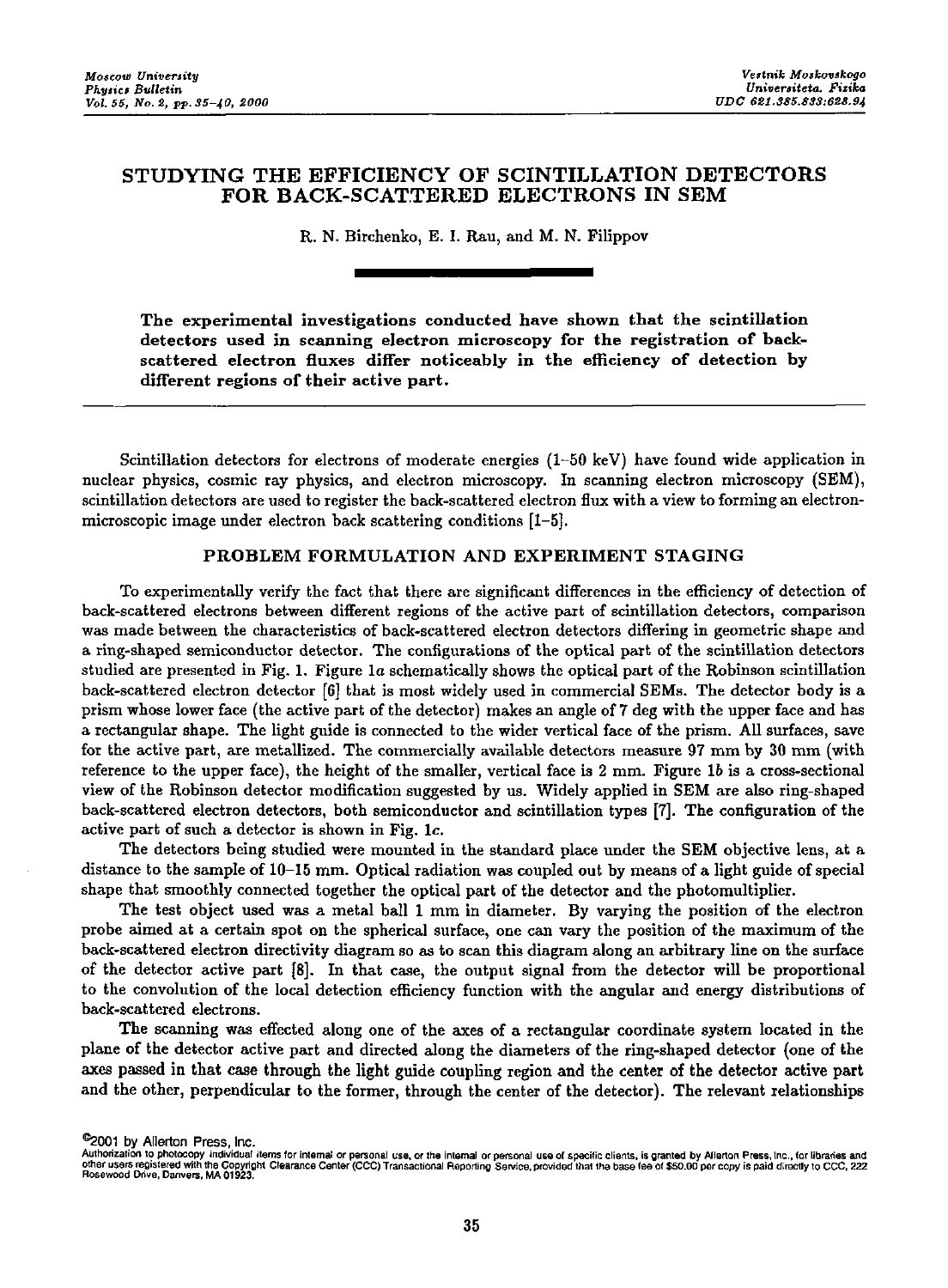



Shape of the optical part of the scintillation back-scattered electron detectors studied: (a) Robinson detector; (b) scintillation detector in the shape of an elliptic paraboloid;

(c) ring-shaped detector.

for the output signal magnitude,  $I_{\text{out}} = I_{\text{out}}(x)$  and  $I_{\text{out}} = I_{\text{out}}(y)$ , are presented in Fig. 2. Curves *1* and *3* **refer to the ring-shaped scintillation detector, curves** *3* **and** *1* **being respectively obtained when scanning**  along the axis passing through the light guide coupling region and the perpendicular axis. Curve *2* refers to the semiconductor detector; its shape is independent of the orientation of the scanning line passing through the center of the detector active part. Curve *3* is highly asymmetric, its maximum being shifted toward the active part regions adjacent to the exit light guide.



**Fig. 2** 

Output signal  $I_{\text{out}}$  (in relative units) of the ring-shaped back-scattered electron (curves 1 and  $3$ ) and the semiconductor (curve  $2$ ) detector for various scanning directions: scanning along the axis passing through the light guide coupling region (curve 3) and along the perpendicular axis (curve 1).

The asymmetry observed in curve *3* can be explained by the fact that the loss of optical radiation in the course of its propagation from the generation region to the photodetector is higher for those regions of the detector active part which are located farther away from the exit light guide. This conclusion is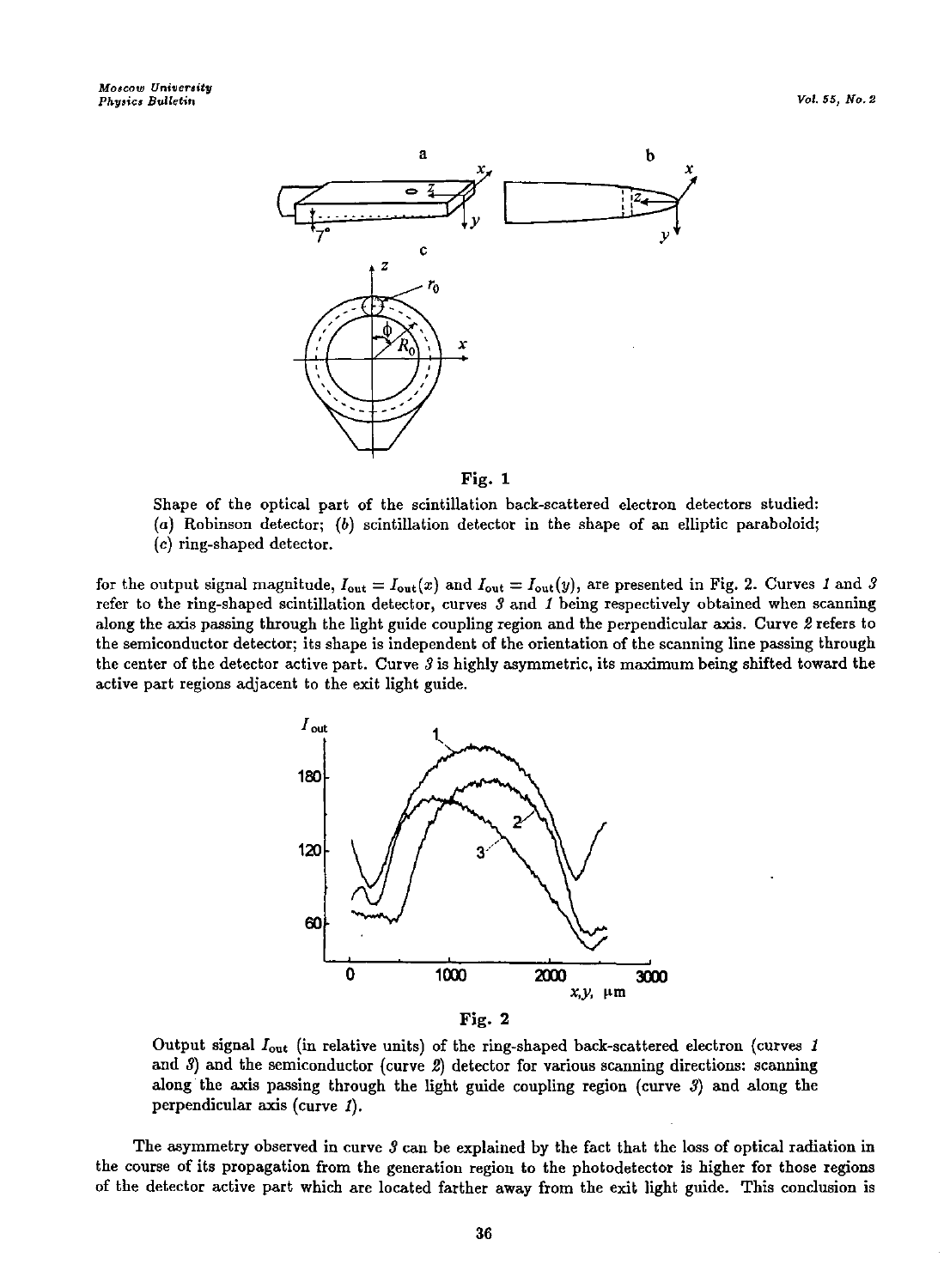borne out by the complete symmetry of the output signal curve for the semiconductor detector (curve 2), for in this detector there is no process similar to the light transport in the scintillation detector. When the scanning line orientation is along the  $Ox$ -axis in the case of scintillation detector, the light transport conditions for regions located at equal distances from the detector center will be the same. In that case, the scintillation detector output signal curve should be symmetrical as is experimentally observed (curve 1).

The results presented show that the efficiency of detection of the back-scattered electron flux in the scintillation detectors actually used in SEM is perceptibly nonuniform in different regions of the active part. The quantitative methods using back-scattered electron detection require the knowledge of the local transformation function of the detector at all points of its active part surface. This function characterizes the efficiency of the light transport from the generation site to the exit from the optical system. The experimental method used above cannot help to determine this function at the necessary intervals because of the substantial angular width of the directivity diagram of back-scattered electrons. The form of this **function can be investigated in more detail by using focused electron beams to effect local generation of**  optical radiation. To this end, use can be made of the SEM electron probe. The scintillation detector to be studied is placed, with the light guide attached, on the microscope stage so that its electron probe can be **aimed at various regions of the active part. We used this technique to experimentally verify the correctness**  of the theoretical model presented below for the light transport in the scintillation detector.

**In the general case, to experimentally determine the above-mentioned transformation function is a fairly**  complicated problem. We have therefore developed a theoretical model allowing the desired scintillation detector characteristics to be calculated. The loss of radiation in the light transport through the optical part of the scintillation detector is due to two factors: the radiation absorption by the detector optical part material and the escape of some radiation through the system side faces. With the materials used at present, the light scattering effect can be disregarded.

Depending on its design on the surface of the scintillation detector optical part there can take place the **following three processes: simple reflection without any change in intensity in the metallized regions of the**  surface, refraction with partial reflection in the nonmetallized regions of the surface, and diffuse reflection **from matted surfaces. The latter process is a comparatively rare occurrence in scintillation detectors, and**  so it will not be considered in the given model. The loss of intensity in interaction with a nonmetallized surface is described by the Fresnel formulas [9].

The analytical calculation of the scintillation detectors efficiency, i.e., the determination of the relationship between the optical radiation intensity at the exit from the system and the intensity ofradiation generated in the active part, can only be carried out for symmetrical systems (see, e.g., [10, 11]). In systems with an arbitrary shape of the boundary, the calculation can only be carried out by way of consecutively tracing the rays through the optical system, with due consideration being given for the boundary conditions. This approach proved effective in calculating the characteristics of a number of scintillation detectors used in nuclear physics [12, 13] and in estimating the loss involved in the light transport in the Everheart-Thornly-type secondary electron collectors [14] used in SEM.

In our model, the generation of optical radiation is reduced to the detector active part surface. Actually the free path length of reflected electrons in the material may be as long as  $10 \mu m$ . The optical part characteristic size amounts to  $1-10$  cm, i.e., the ratio between these quantities is  $10^{-4}-10^{-5}$ , and so the distribution of the optical radiation sources can be considered to be of purely surface type. The angular distribution of the generated radiation within the active region is taken to be isotropic.

The calculation algorithm for the detector efficiency function *D* for some point  $M(x, y, z)$  is as follows. The shape of the optical part of the scintillation detector is specified by a system of equations of general form,  $F(x, y, z) = 0$ . For the sake of definiteness, use is made of a rectangular coordinate system whose axis orientation for concrete detector configurations is presented in Fig. 1. The spatial equation of the ray passing through the starting point  $M = M(x_0, y_0, z_0)$  (the point on the detector active part surface where the optical radiation source is located) has the form  $(x-x_0)/m = (y-y_0)/n = (z-z_0)/k$ . Here  $m, n$ , and k are the direction cosines of the ray. For the given  $m, n$ , and  $k$ , the simultaneous solution of the ray and detector surface equations defines the point  $M_1 = M_1(x_1, y_1, z_1)$  at which the ray intersects the surface of the scintillation detector optical part for the first time. With  $x_1, y_1, z_1$  calculated, the length of the first interval  $M_0M_1$  is determined, and the intensity of the incident ray at the point  $M_1$  is calculated with due regard for absorption. This done, the condition  $I_j > 0.001$  ( $I_j$  being the ray intensity at the jth step of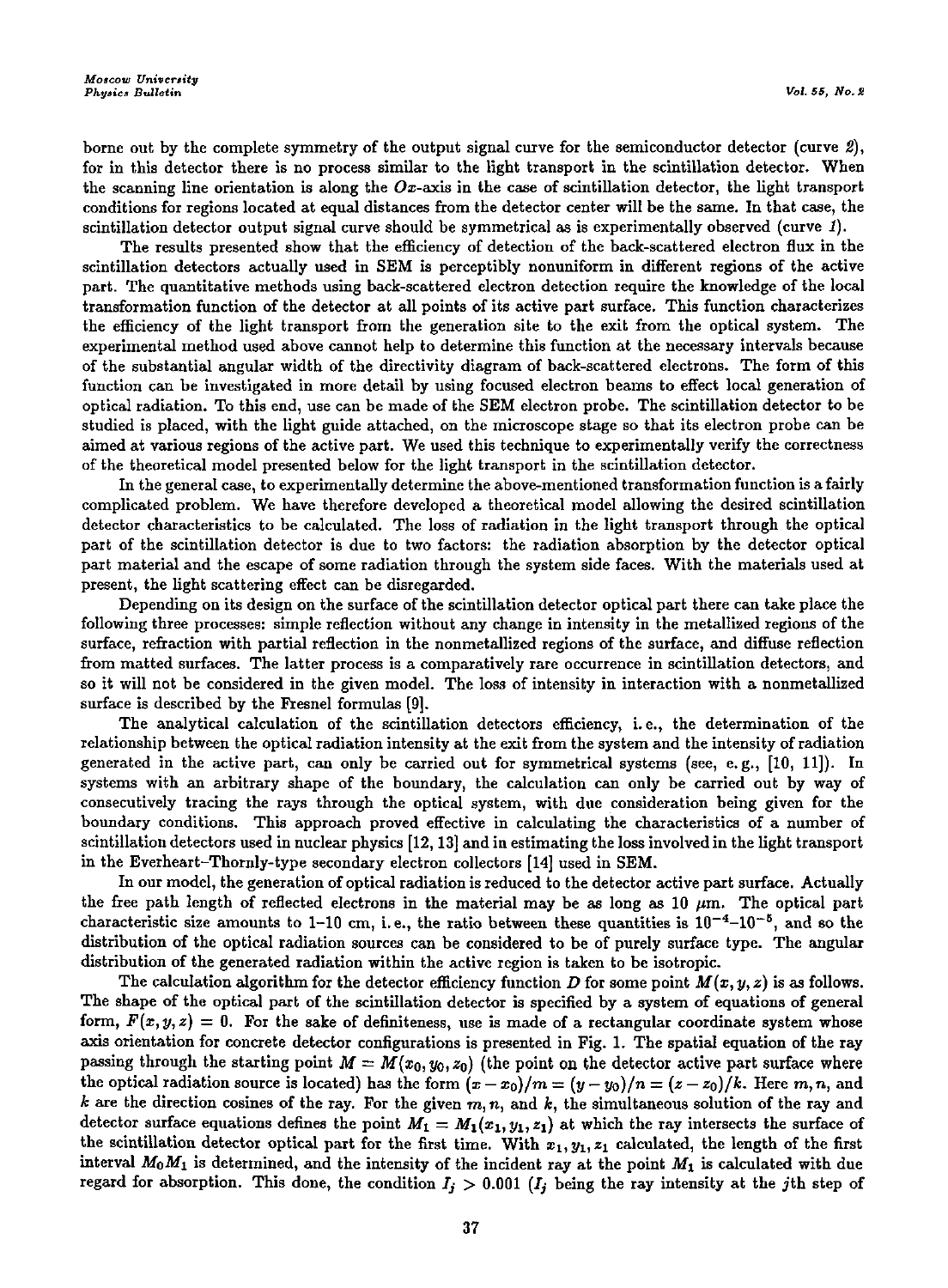the program) is checked. If this condition is not satisfied, the ray is considered to be absorbed within the optical system, and the program goes to the tracing of a new ray. If the condition is satisfied, the detector **surface region corresponding to the position of this point is determined proceeding from the actual design**  of the detector. If the point  $M_1$  is located on the surface of the light guide exit section, the ray is considered to have reached the photodetector, and the value of *I;* is then added to the contents the output intensity counter. If the point  $M_1$  is located in other surface areas of the scintillation detector optical part, one **then determines whether this region is metallized or not, proceeding from the actual detector design. It is**  assumed that reflection from a metallized surface involves no change in intensity. Intensity calculations for nonmetallized surface regions are performed hy the Fresnel formulas. Thereafter the procedure is repeated **for the second, third, etc. intervals in the same way until one of the following events occurs: either the**  inequality  $I_j > 0.001$  ceases to be satisfied or the position of the point on the surface at the *i*th step comes to correspond to the optical system exit part. The output intensity value *dlout* for the given starting point *M*  and *N* rays traced is determined as the sum of relevant partial intensities  $I_i$ ,  $dI_{out} = \sum I_i$ . Thus, the value of the local light transport efficiency function  $D(M)$  is determined by the relation  $D(M) = (1/N) \sum I_i$ , where  $M = M(x, z)$  is the point with the coordinates x, z on the surface of the detector active part. Using this technique, one can determine the value of  $D(M)$  for any arbitrary point  $M$  of the scintillation detector **active part.** 

## EXPERIMENTAL AND MATHEMATICAL MODELING RESULTS FOR LIGHT TRANSPORT IN SCINTILLATION DETECTORS

We have found the function  $D = D(\varphi)$  for a ring-shaped scintillation detector, where the angle  $\varphi$  is reckoned from the *z*-axis (see Fig. 1c). The detector itself is a torus with a radius of  $R_0 = 50$  mm and a round cross section whose radius is  $r_0 = 5$  mm. The theoretical function  $D = D(\varphi)$  is presented in Fig. 3 (curve 1). The experimental function  $D = D(\varphi)$  (curve 2) is obtained in the range  $\varphi = 45{\text -}180$  degs. The good agreement between the curves points to the correctness of the light transport model developed.



Local efficiency function for the ring-shaped scintillation detector:  $(1)$  mathematical modeling, (£) experiment.

We have also calculated for the given scintillation detector the relationship between the integrated detection efficiency and the value of  $r_0$  at  $R_0 = 50$  mm. It has been found that at  $r_0/R_0 > 0.1$  the efficiency starts dropping substantially. This result is of interest, for, in both the commercially available and laboratory scintillation detectors used today, the ratio  $r_0/R_0$  is around 0.2. At the same time, in back-scattered electron spectrometers the lower bound on the ratio  $r_0 / R_0$  is governed by the design of the exit slit and usually comes to 0.05-0.01. So, the size of such spectrometers can be reduced without any loss of the detection efficiency by decreasing  $r_0$  at a given  $R_0$ .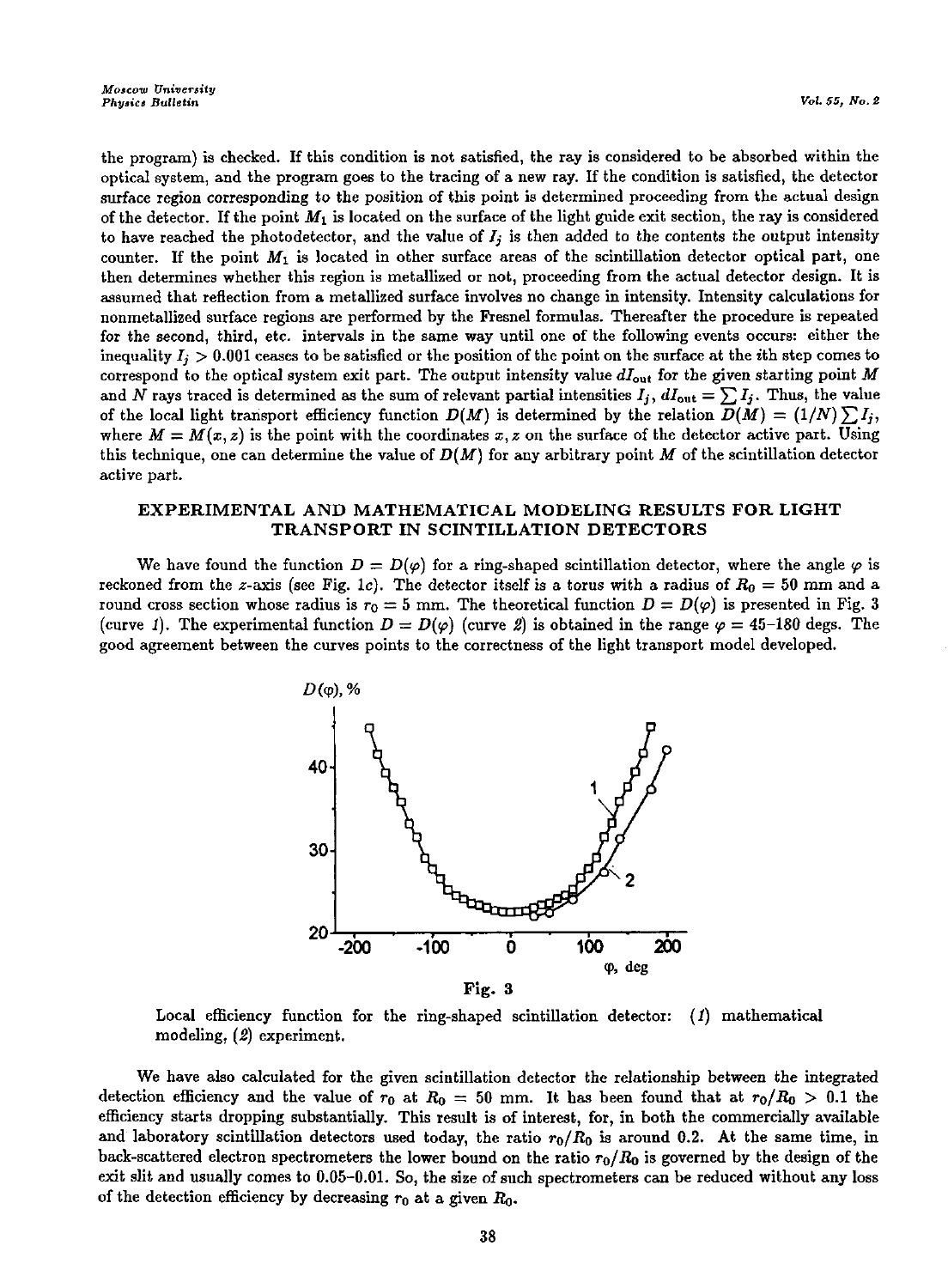*Moscow University*<br>*Physics Bulletin Physics Bulletin* Vol. 55, No. 2

Figure 4a (curve 2) presents the function  $D = D(x, z)$  along the line passing parallel to the x-axis (the coordinate system is shown in Fig.  $1a$ ) at a distance of 10 mm from the edge of the Robinson detector. Fignre *4b* (curve *2)* shows a similar function in the case where the point *M* moves from the origin of coordinates to the exit light guide along the z-axis. When calculating these functions, no account has been taken of the hole for the SEM electron probe. It can be seen from the data presented that the efficiency of that part of the detector which is most distant from the exit light guide (beginning at the hole for the electron probe) is materially lower than that of the region adjacent to the light guide. The removal of this part reduces but insignificantly the integrated detection efficiency. The size of the scintillation detector is in that case reduced substantially and its compatibility with other types of detectors, e.g., X-ray detectors, **is improved.** 





Local efficiency function for  $(a)$  the Robinson detector and  $(b)$  modified scintillation detector **in the shape of an elliptic paraboloid. For curve designations, see text.** 

**On retention of the scintillation detector overall dimensions, the integrated detection efficiency can**  be substantially increased by changing the detector optical part shape. We have suggested [15] that the Robinson detector optical part be made in the shape of an elliptic paraboloid whose surface is described by the equation  $x^2/p + y^2/q = 2z$ , where p and q are related to the semiaxes a and b of the elliptic cross section at  $z = z_0$  as  $a = (2pz_0)^{1/2}$  and  $b = (2qz_0)^{1/2}$ . Such a detector similar in size to the Robinson detector considered above should have the parameters  $a = 20$  mm and  $b = 5$  mm in the section  $z_0 = 20$  mm (Fig. 1b). Curves *1* in Fig. *4a* and *b* are calculated for the case of elliptic paraboloid under the same conditions as in the case of the Robinson detector. It can be seen from the data presented that the peripheral regions of the detector contribute materially to its integrated efficiency. Changing the shape of the scintillation detector results in a partial focusing of radiation within the optical part of the detector, a substantial reduction of the number of repeated internal reflections, and a shortening of the average trajectory length. The above change of the detector shape allows one to make effective that part of the detector which is most remote from the photodetector. The integrated efficiency of the detector suggested is approximately five times that of the standard detectors of comparable size.

### CONCLUSION

The results obtained point to a great nonuniformity of the detection capacity of the active part of wide-aperture scintillation back-scattered electron detectors and detectors of special shape. The physical reason for this nonuniformity is the loss of radiation in the light transport inside the scintillation detector. Because of this phenomenon, namely, the nonuniform radiation loss, the design of most scintillation detectors used in SEMs proves not optimal. The suggested modification of the shape of the optical part of the standard Robinson detector has improved its integrated detection efficiency five times. The analysis performed by the